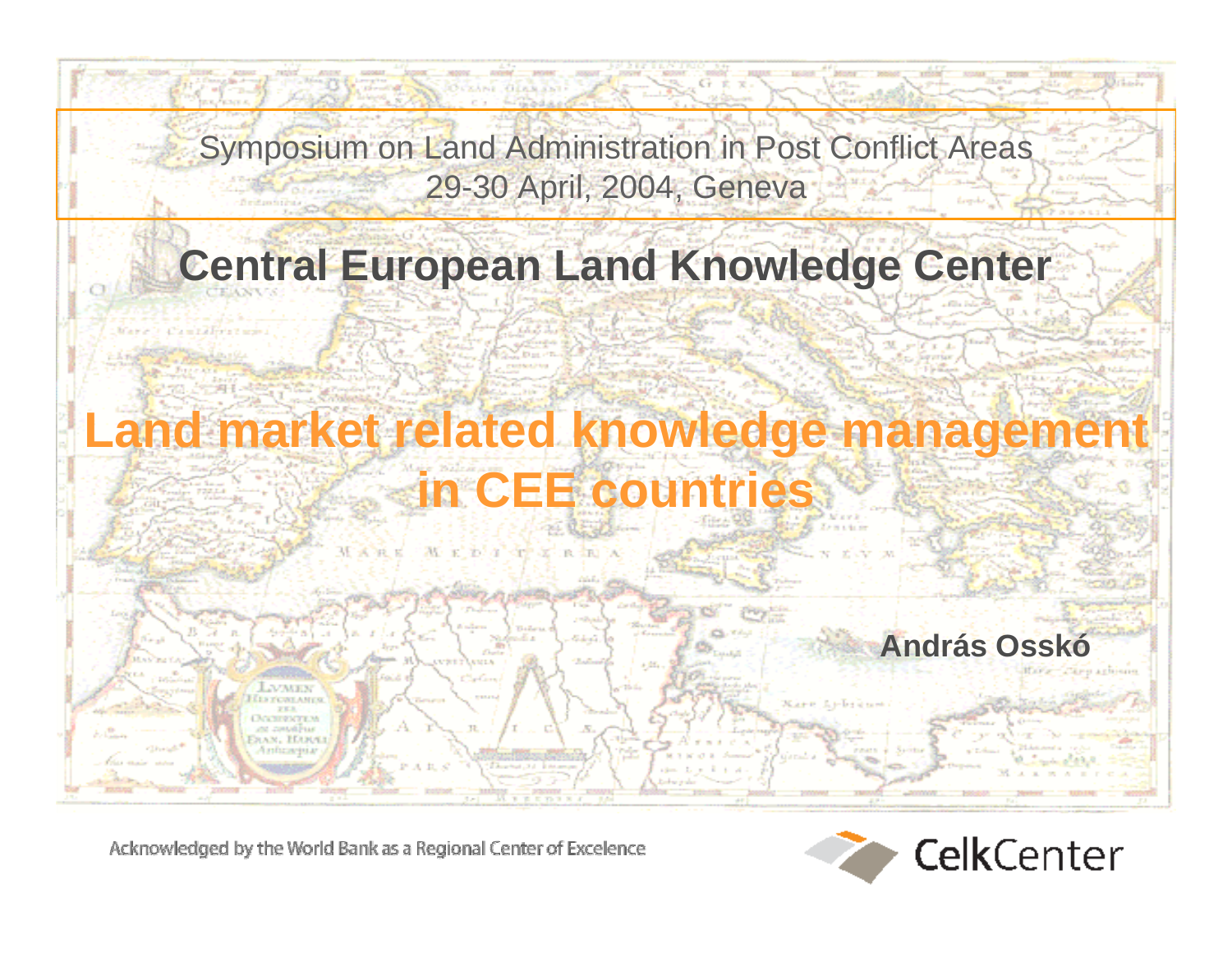**OVAINE OFFICER** 



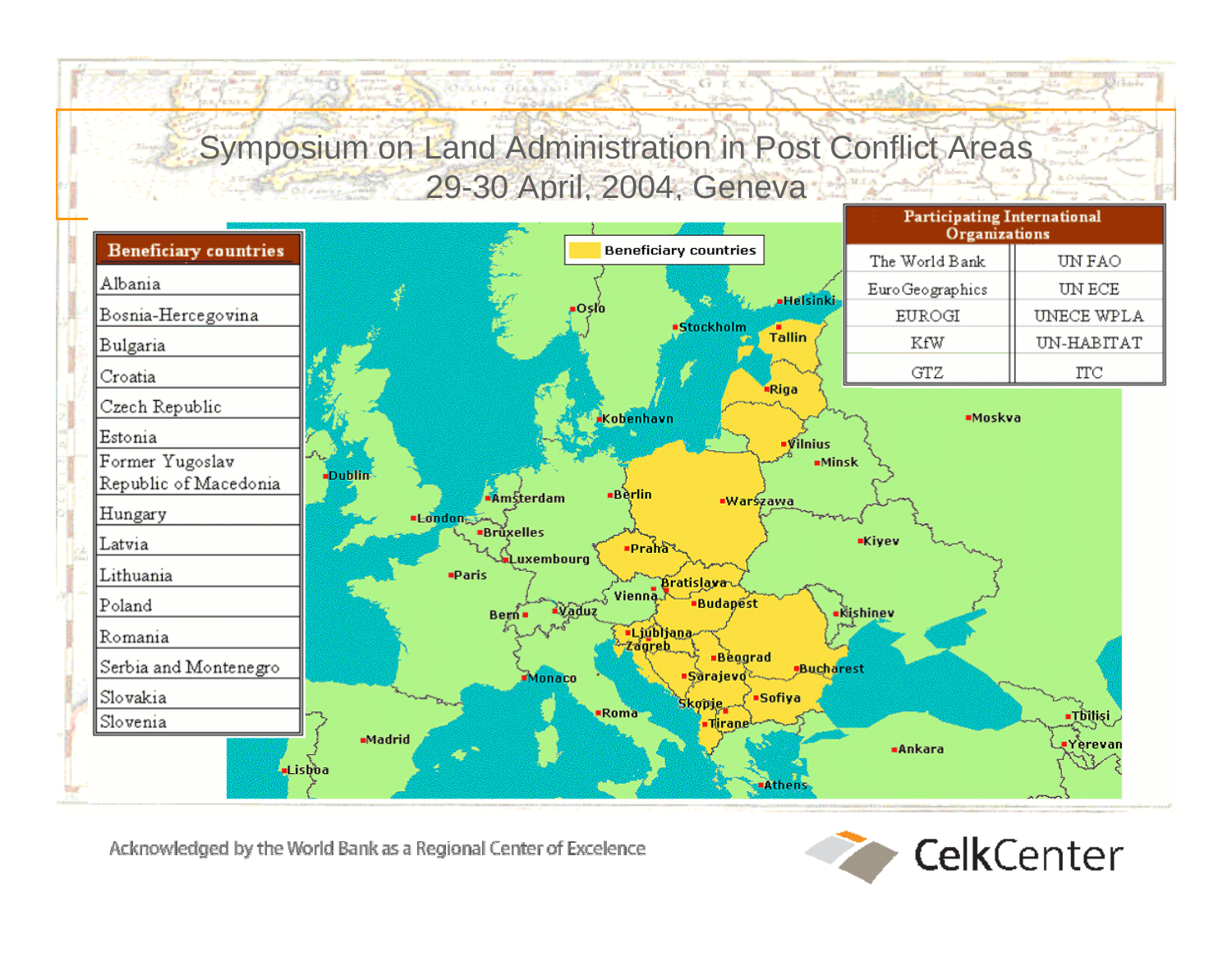> Ø**The Center mission is to serve Central, Eastern and South-Eastern European countries as a regional knowledge management, dissemination and advisory center.**

Ø**The Center assists these countries to secure functioning land tenure regimes, support sound land market development and improve sustainable land management.**

Acknowledged by the World Bank as a Regional Center of Excelence

**Mission** 

**Statement**

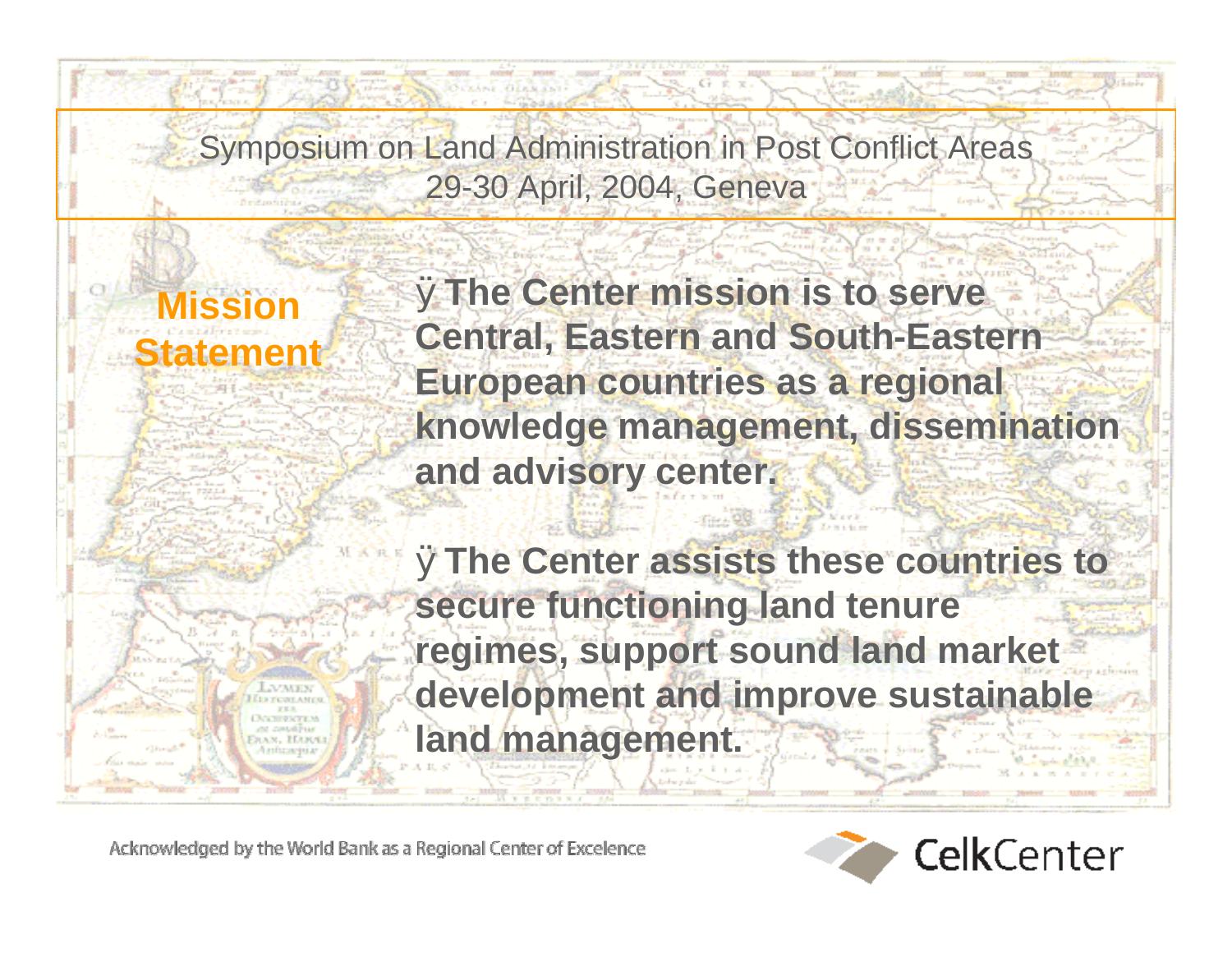

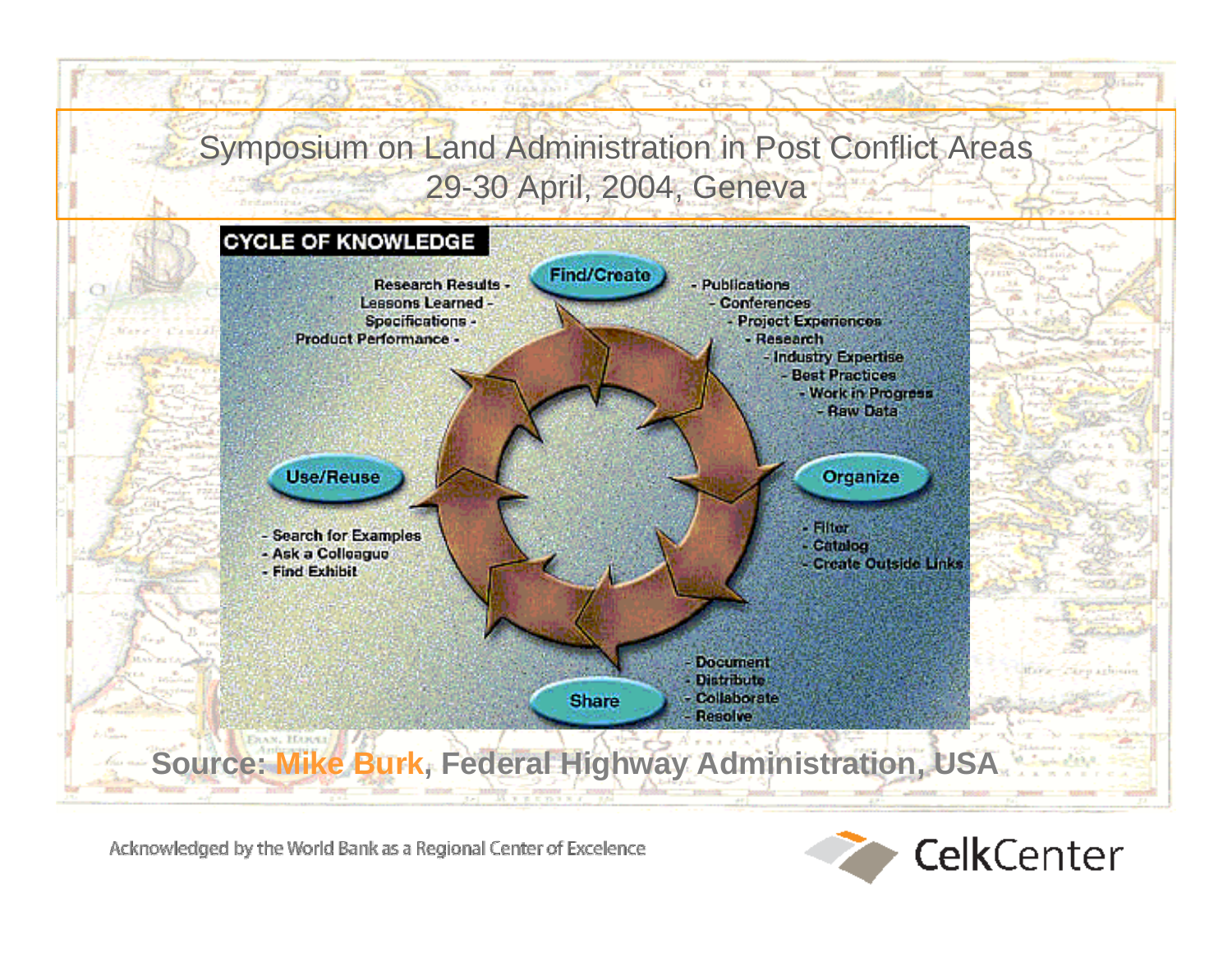

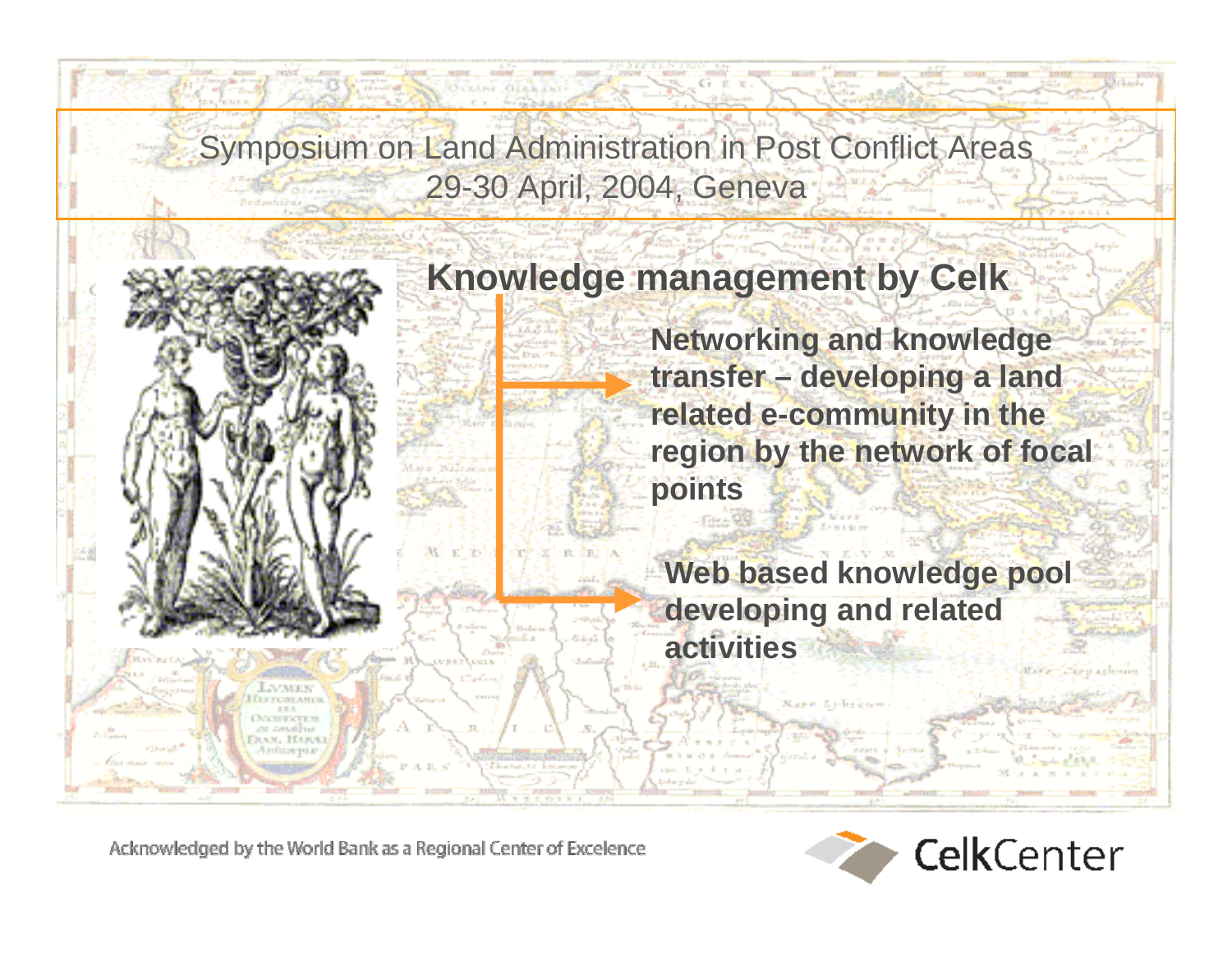# **Networking**

Ø **Build up a network of experts and land related organisations** Ø **Direct contact** Ø **Dissemination of the most relevant information**

# **Training / Education**

Ø **Market research: demand for land related education for professionals**

Ø **Organising workshops**

Ø **Facilitating trainings, summer shools**

Ø **Disseminating information about available educational programs**

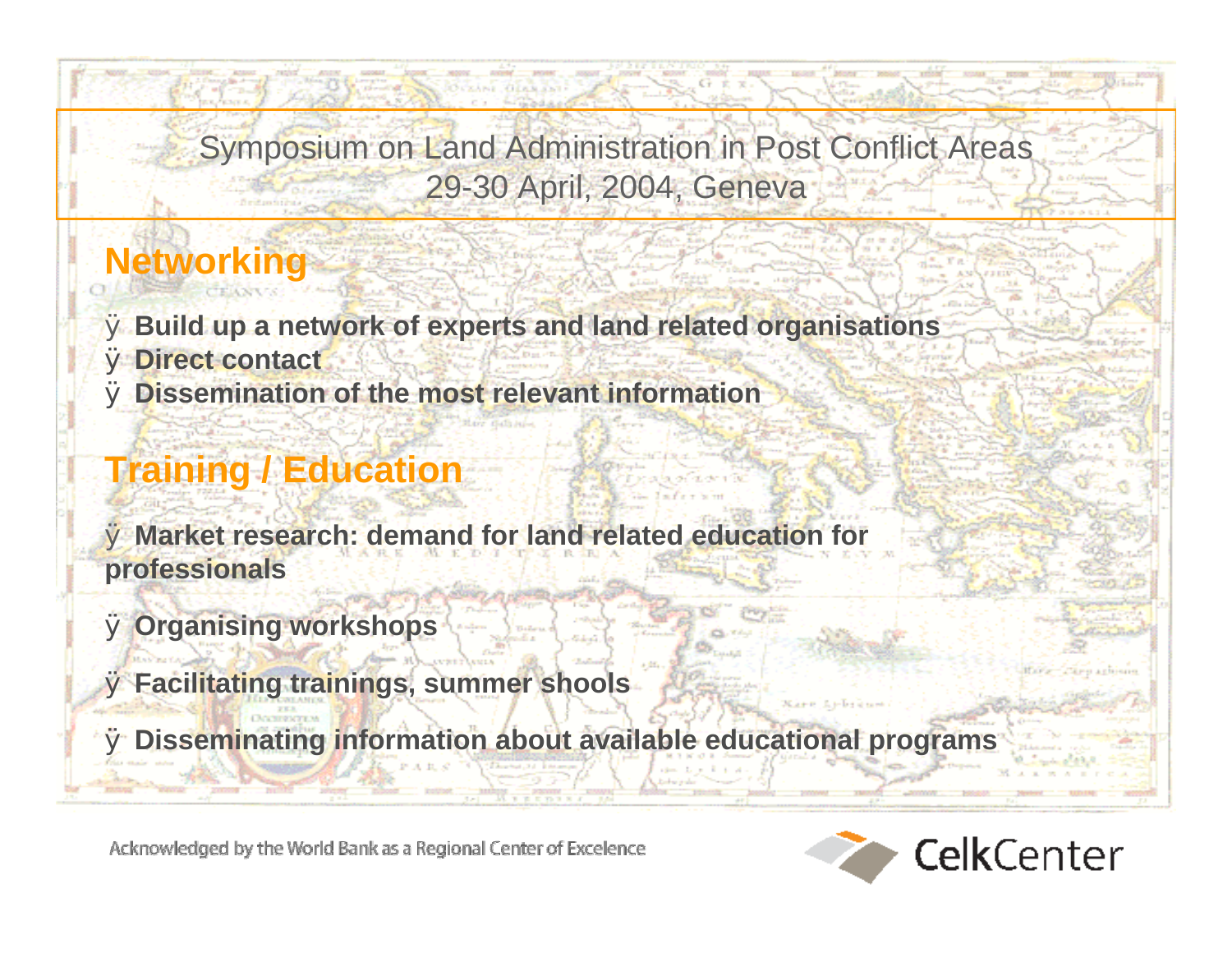- Ø **Project launching workshop:**
- **17 countr., 75 partic.**
	- Ø **Spanish-Hungarian LA conferenece (MoARD):**
- **2 c., 94 p.**
	- Ø **Italian LA workshop (MoARD):**
	- **4 countr., 132 participants**
- Ø **Franch LA conference (MoARD):**
- **2 countr., 161 partic***.*
- Ø **Visibility workshop:**
- **17 countries, 75 participants**
	- Ø **FAO land tenure workshop:**
- **12 countries, 39 participants**
- **Digital Geographical Data Conference 19 countries, 121 participants**

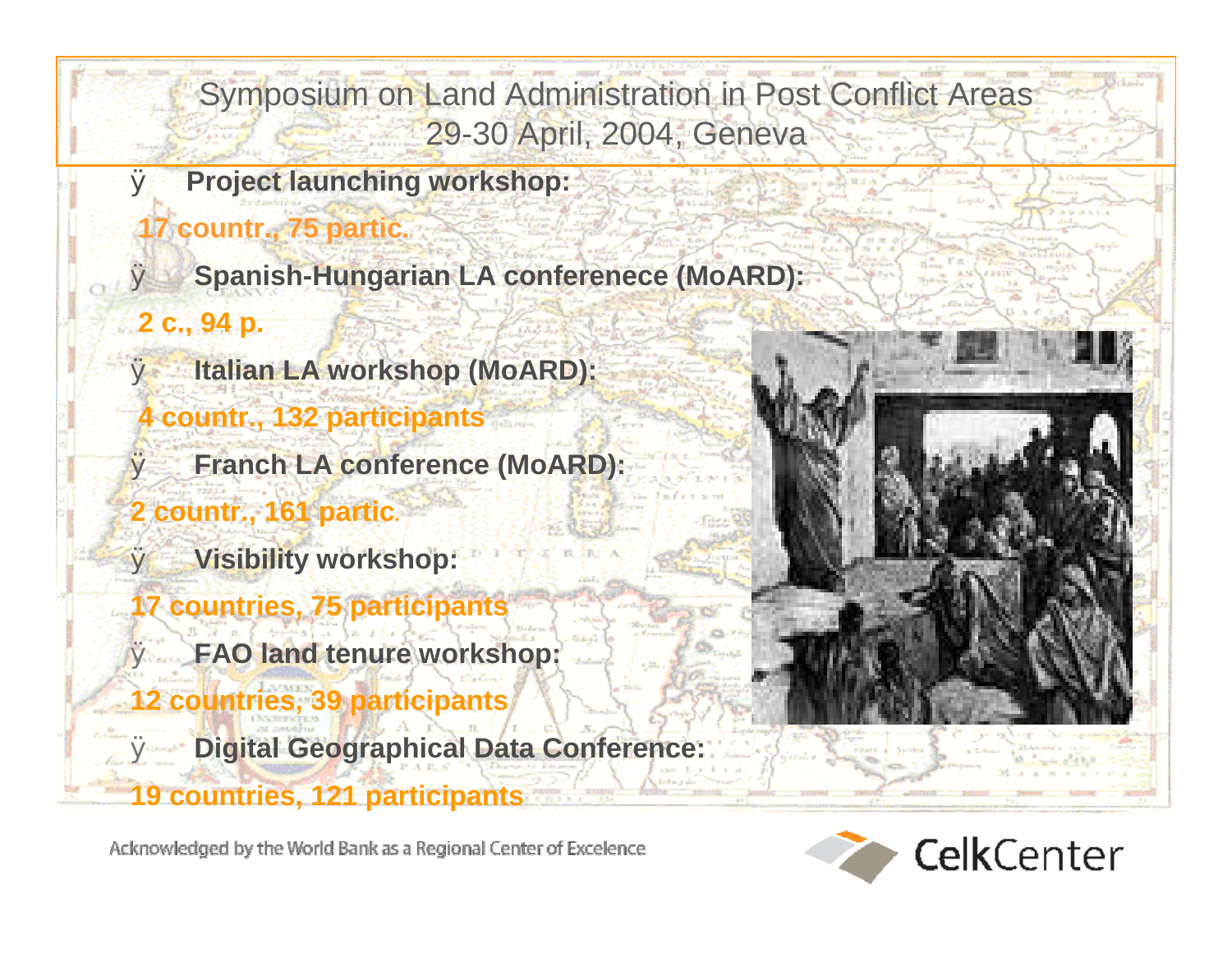**Web based knowledge pool developing and related activities**

Ø **Data acquisition (questionnaires, Internet data mining, etc.)**

Ø**Data organisation into datbases (filtering, linking, etc)**

Ø**Providing intelligent data entry and superfast searching possibilities**

Ø**Land related e-content providing via web (documents, contracts, projects, events)**

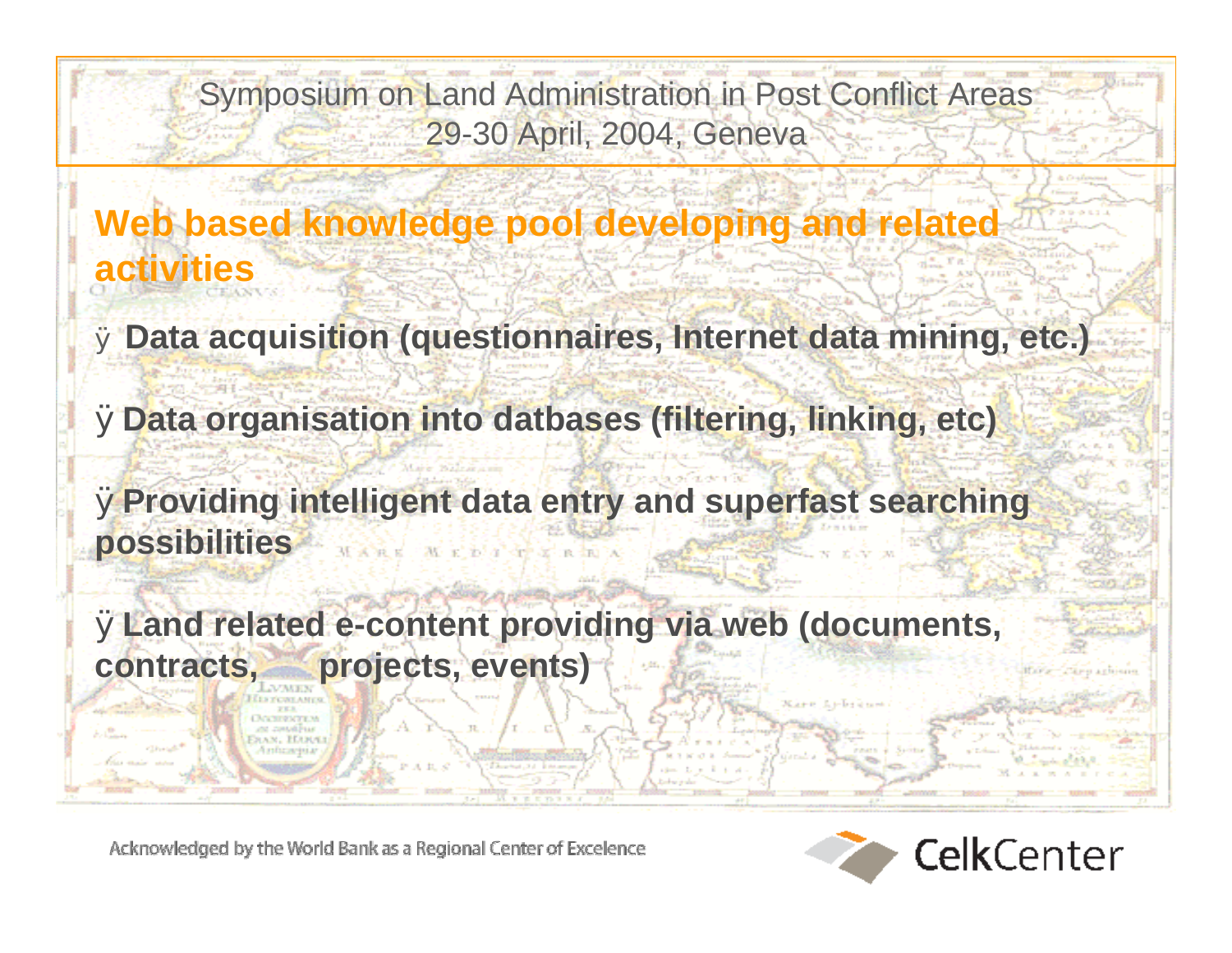

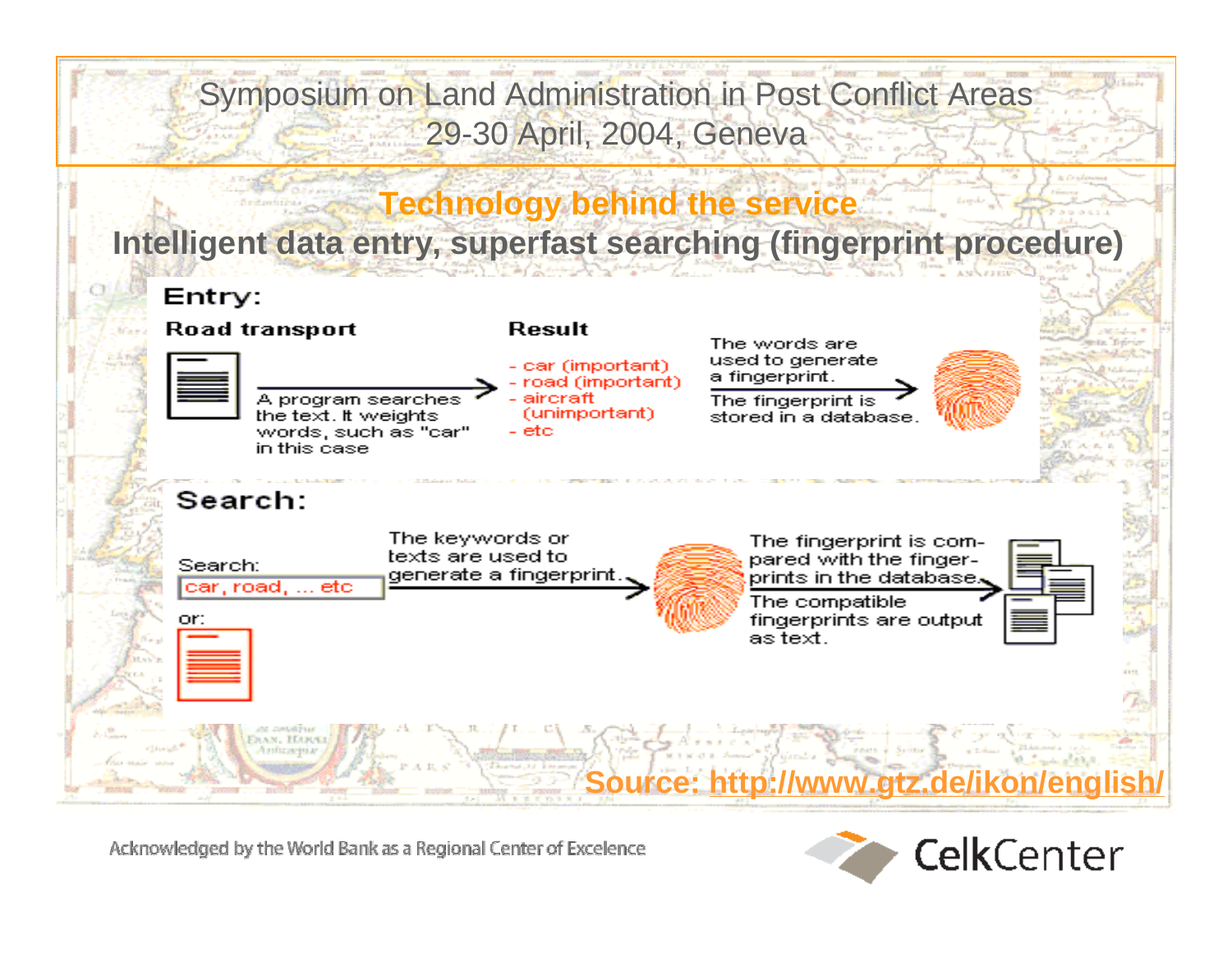

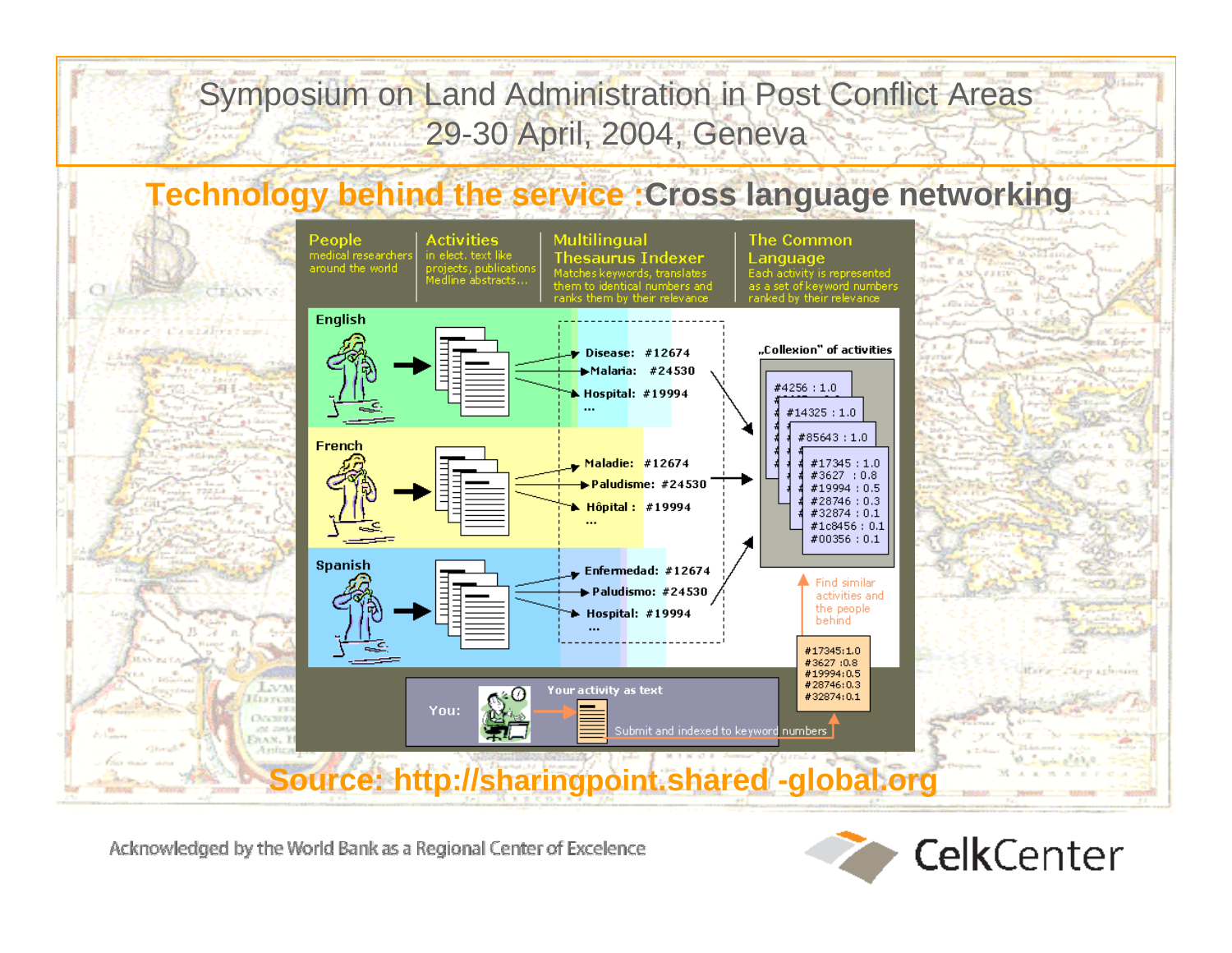**Land market knowledge portal and database** Ø **Contact & expert database:1986 records** Ø **Organisation database: 1105 records** Ø **Document database: 1459 records** Ø **Portal database: 74 records** Ø **Project database: 41 records** Ø **Event database: 173 records**

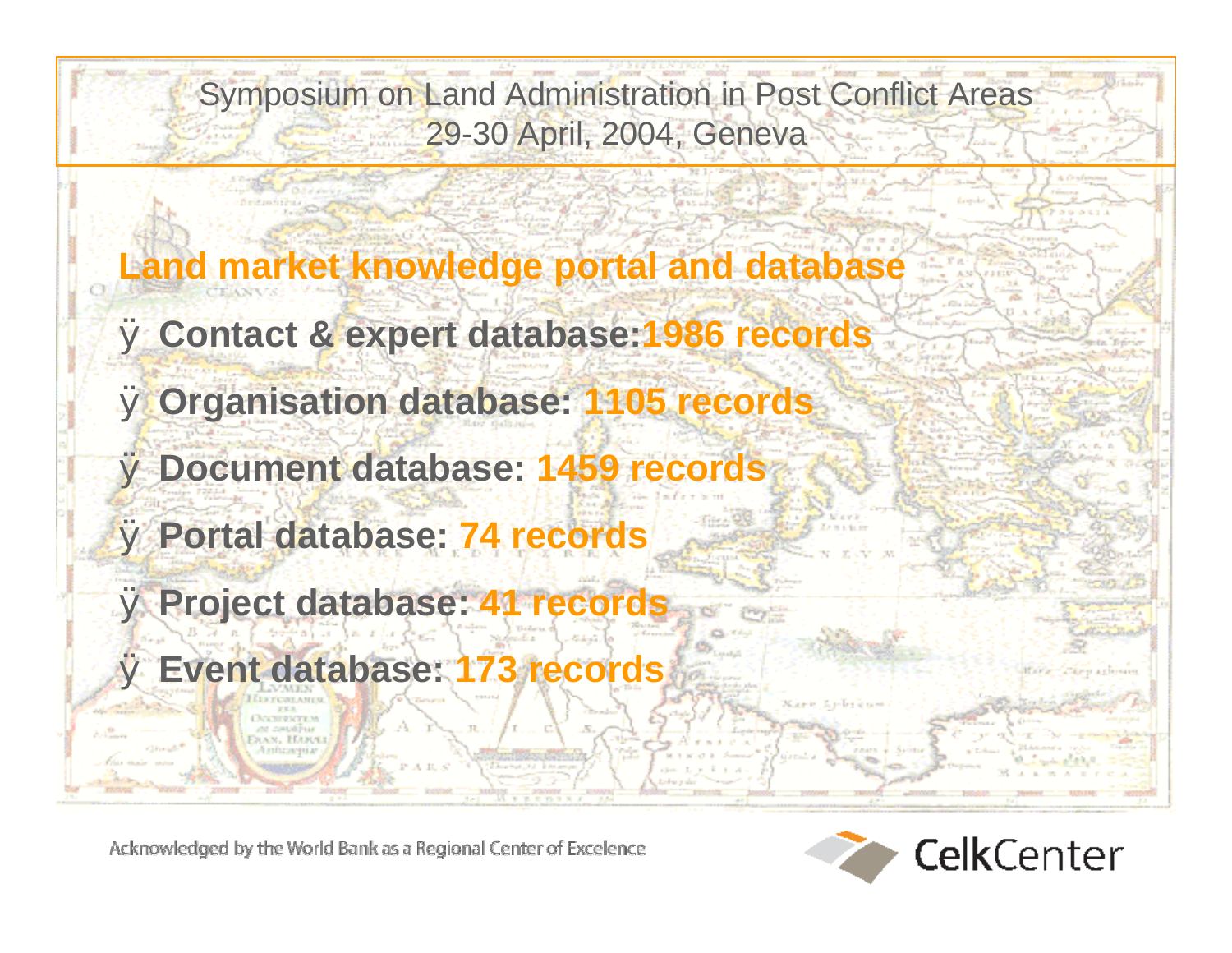

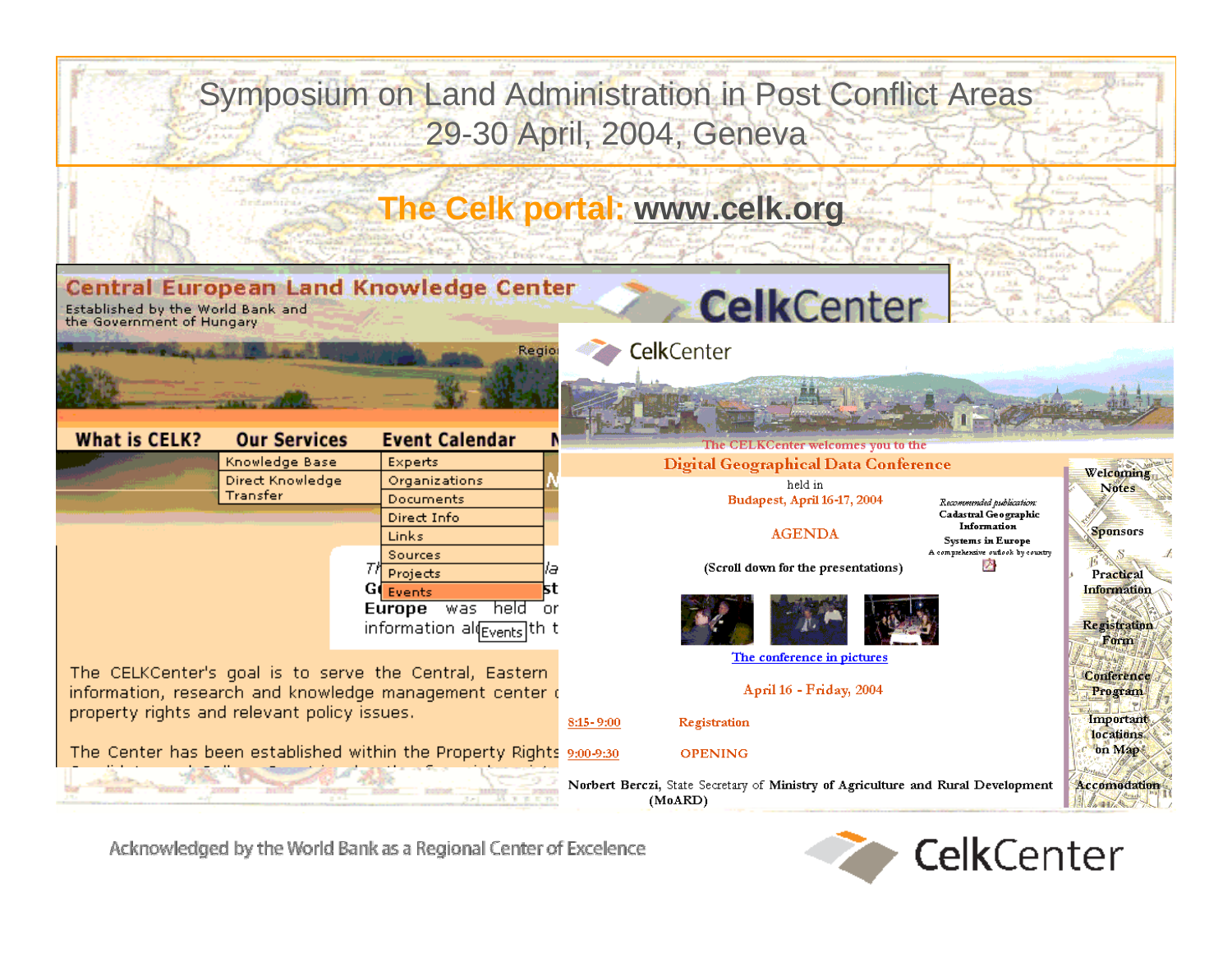## **Third part of Celk activities: Project participation and coordination**

# **Rationale**

Ø **Tender possibilities might be a way for Celk's sustainability**

Ø **Projects carried out by acknowledged experts provide the deepest and most proper knowledge**

Ø **The best way of knowledge dissmenination is education of which different form can be performed also within projects**

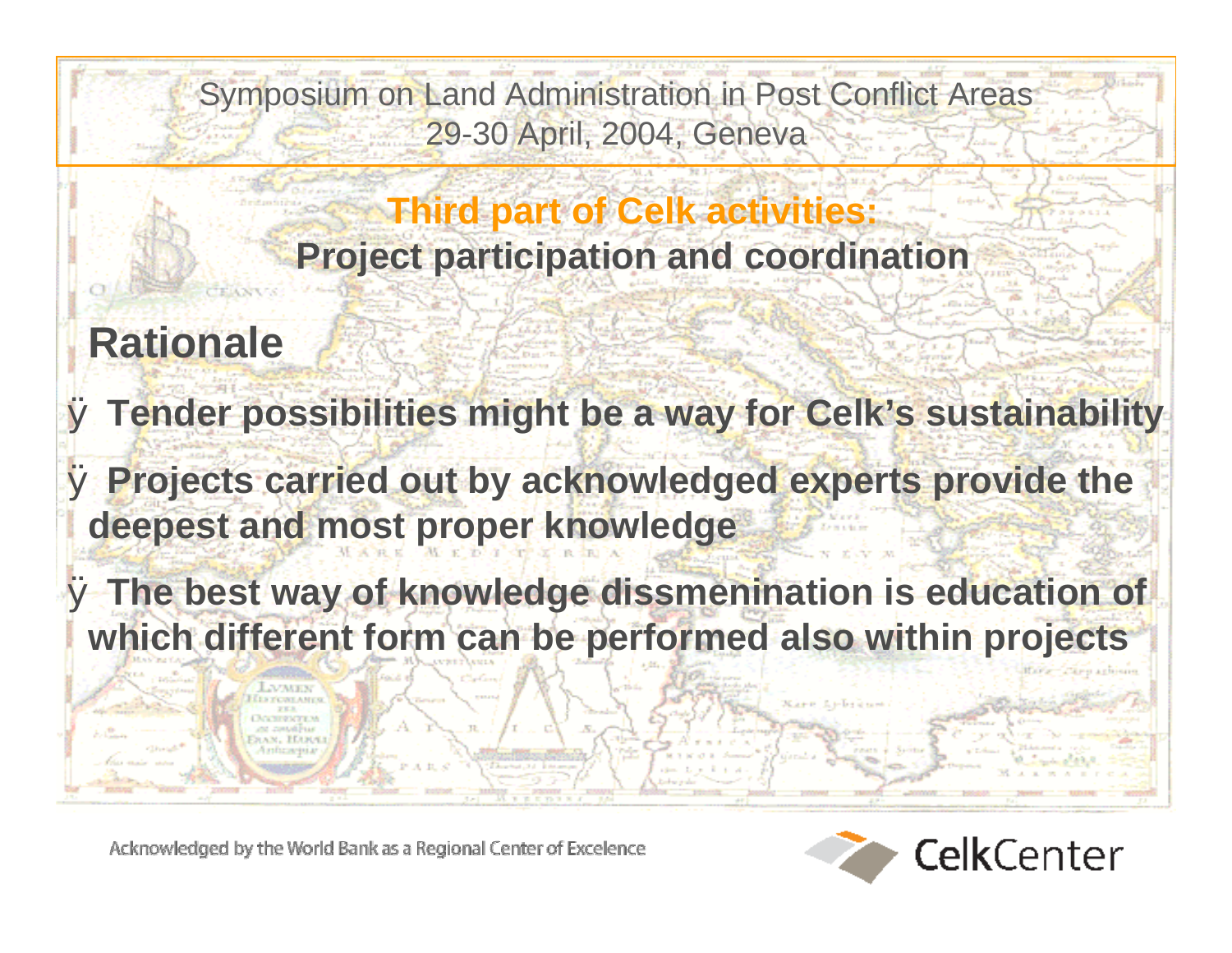## **Project participation activities**

- Ø **Monitoring the acrual needs and problems to be fulfilled and solved within a framework of a project**
- Ø **Establishing a relevant team of experts for given need**
- Ø **Taking part in the fund raising for the projects**
- Ø**Providing the information flow by Celk's knowledge management services:**
	- ü**Organising project events**
	- ü**Informing people on the developments via Celk Portal**

ü**Dissmeninating the results**

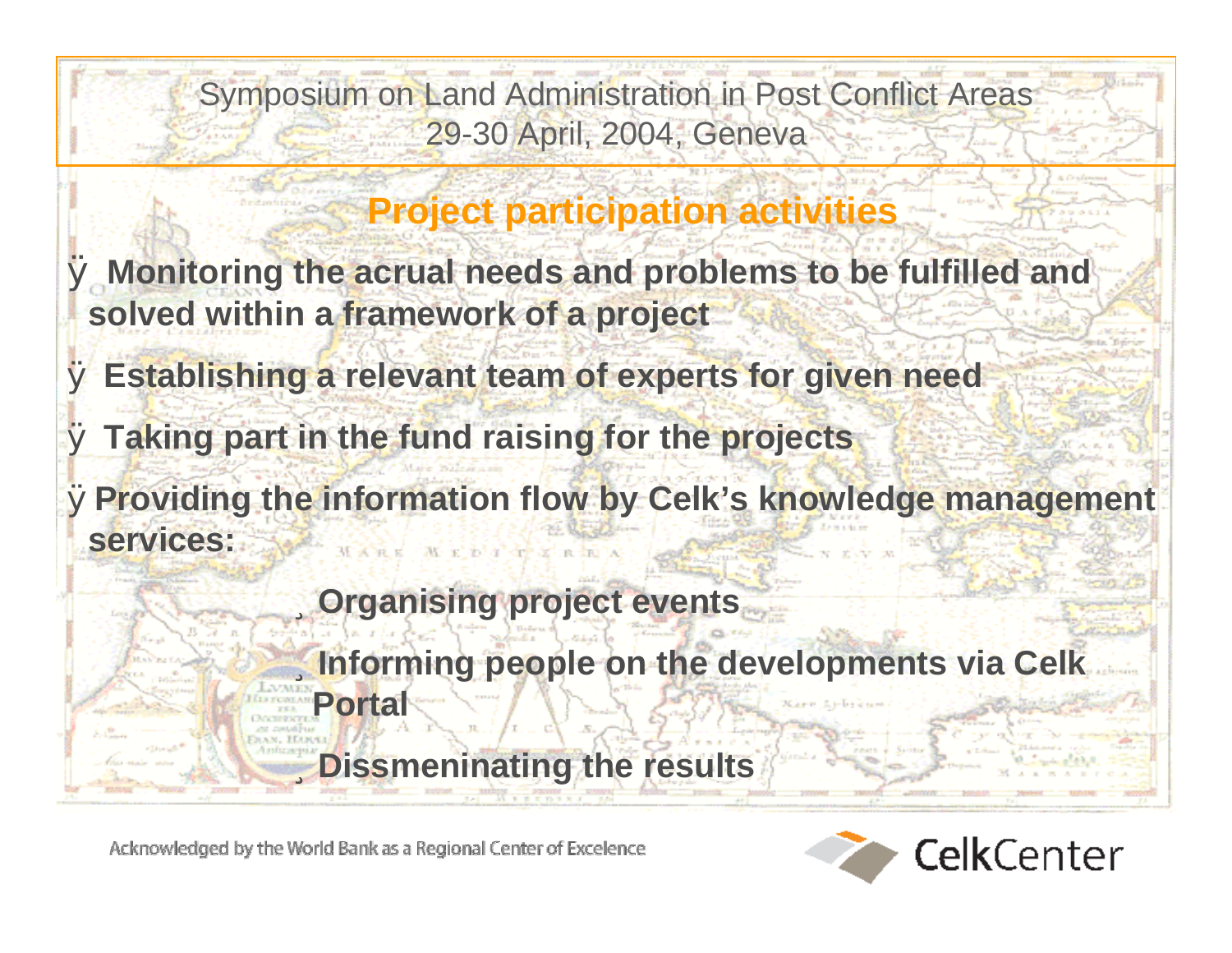### **Project proposals**

Ø **Promoting land market mobility in CEE countries**

Ø **Educational cooperation**

Ø**Setting up information system for Land Management**

Ø**Land Tenure Database Development**